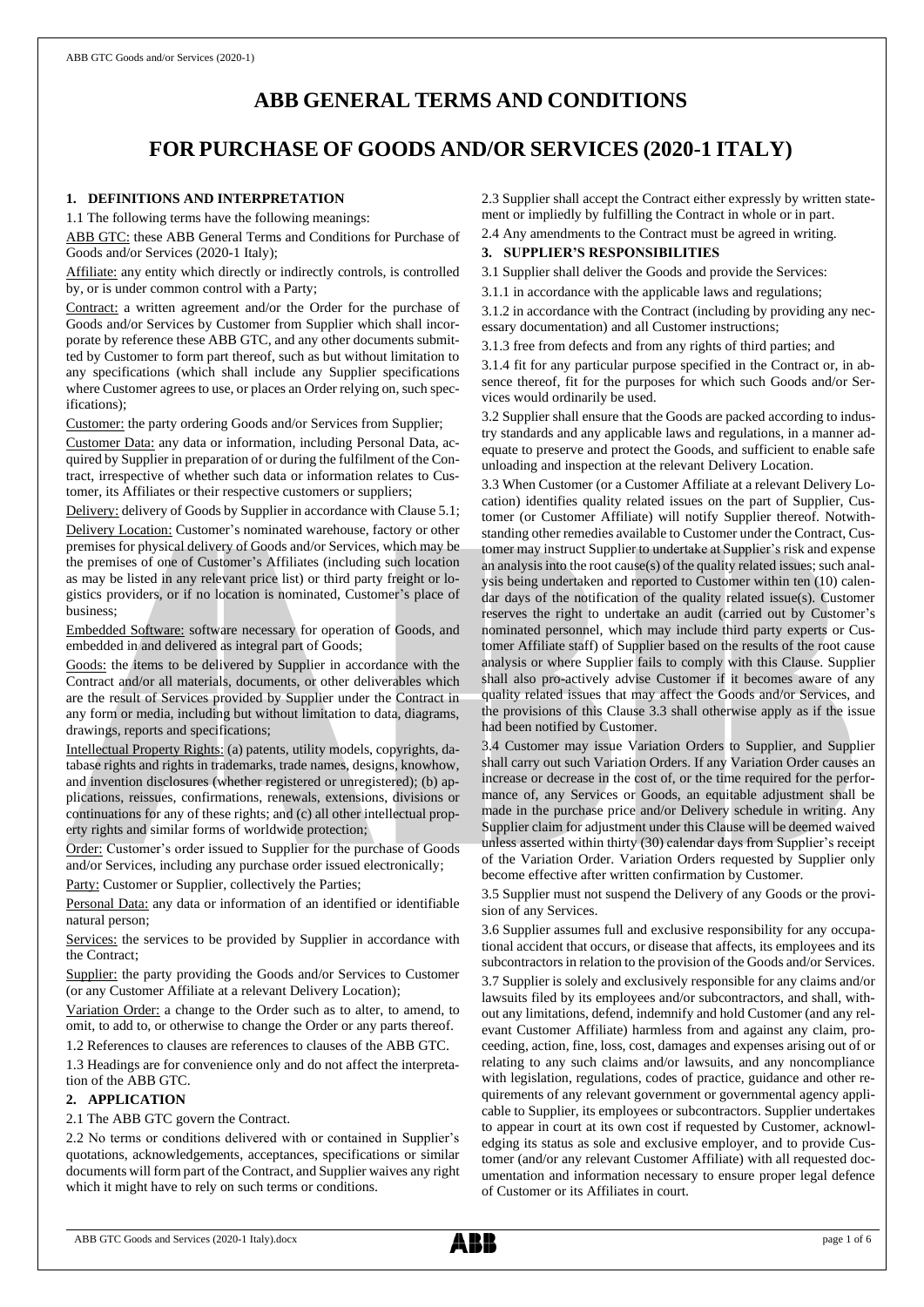3.8 Customer is authorized to make, or procure the making of, any payments due to Supplier's employees and subcontractors providing Goods and/or Services under the Contract, in order to avoid lawsuits, liens or encumbrances. Such payments may be made through withholding Supplier's credits, offsetting or in any other way. Supplier shall provide any support requested by Customer with regard to such payments and indemnify and hold harmless Customer and its Affiliates for any payments made.

## **4. PAYMENT, INVOICING**

4.1 In consideration of the Goods delivered and/or the Services provided by Supplier in accordance with the Contract, Customer shall pay to Supplier the purchase price stated in the Contract provided the invoice fulfils the requirements defined by Customer. Payment shall be made in the country in which Supplier is registered, to a bank account in the name of Supplier. The price is inclusive of all fees and taxes (other than VAT or equivalent) and of all costs of manufacturing, processing, warehousing and packaging (including returning any returnable packaging) of any Goods.

4.2 Supplier shall submit invoices in an auditable form, complying with applicable laws, generally accepted accounting principles and the specific Customer requirements, containing the following minimum information: Supplier name, address and reference person including contact details; invoice date; invoice number; Order number and Supplier number; address of Customer; quantity; specification of Goods and/or Services; price (total amount invoiced); currency; tax or VAT amount; tax or VAT number; Authorized Economic Operator and/or Approved Exporter Authorization number and/or other customs identification number, if applicable; payment terms as agreed. Supplier shall state the Order number on all invoices (in particular but not limited to commercial, pro forma or customs invoices).

4.3 Invoices must be sent to the billing address specified in the Contract (or as otherwise agreed with Customer).

4.4 Customer shall pay the invoice in accordance with the payment terms agreed in the Contract.

4.5 Customer will reimburse expenses only at cost and to the extent agreed in writing.

4.6 Services charged on the basis of hourly rates require written confirmation of Supplier's time sheets by Customer. Supplier shall submit such time sheets to Customer for confirmation as may be instructed by Customer but latest together with any related invoice. Confirmation of time sheets cannot be construed as acknowledgement of any claims. Customer is not obliged to pay invoices based on time sheets which are not confirmed by Customer in writing.

4.7 Customer reserves the right to set off or withhold payment for Goods and/or Services not provided in accordance with the Contract.

4.8 If an invoice received by Customer is not paid by the due date, Supplier may give notice in writing that the amount is overdue. Thirty (30) days after receipt of notice, unless the payment is disputed in good faith by Customer, Supplier may charge interest at the rate of 3% above the 3-month LIBOR rate (for unsecured USD loans) on any unpaid and undisputed amount, from the date payment fell due (or such other date as may be agreed in writing between the Parties), until receipt of the amount owed. Supplier acknowledges and agrees that this Clause 4.8 provides Supplier with a substantial remedy in respect of any late payment of sums due under any Contract.

## **5. DELIVERY, PERFORMANCE OF SERVICES**

5.1 Unless agreed otherwise in the Contract, the Goods shall be delivered in accordance with INCOTERMS 2020 FCA, to the Delivery Location.

5.2 The Services shall be provided at the Delivery Location.

5.3 Supplier shall provide, no later than at the time of acceptance of the Contract, the following minimum information: number of packages and contents, the customs tariff numbers of the country of consignment, and the countries of origin for all Goods. For controlled Goods, the relevant national export control numbers must be indicated and, if the Goods and/or Services are subject to U.S. export regulations, the U.S. Export Control Classification Numbers (ECCN) or classification numbers of the International Traffic in Arms Regulations (ITAR) must be specified. Proofs of preferential origin as well as conformity declarations and marks of the country of consignment or destination are to be submitted without being requested; certificates of origin upon request.

5.4 The Goods shall be delivered, and Services shall be provided, during Customer's business hours (or those of the requested Delivery Location) unless otherwise requested by Customer.

5.5 Upon Delivery, Supplier (or its appointed carrier) shall provide Customer (or, if requested, any nominated Customer Affiliate at the Delivery Location) a delivery note and any other required export and import documents not mentioned in Clause 5.3. If Customer has approved partial delivery, such delivery note shall also include the outstanding balance.

5.6 Ownership of the Goods passes to Customer at Delivery. To the extent that the Goods contain Embedded Software, ownership of such Embedded Software will not passto Customer, but Supplier shall grant, or – as applicable – shall procure that the third party owner grants, Customer and all users a worldwide, irrevocable, perpetual, transferable, non-exclusive, royalty-free right to use the Embedded Software as integral part of such Goods and/or for servicing either of them. For the avoidance of doubt, Supplier shall have no rights of retention of title, and Supplier will convey good title to the Goods, free of any liens or encumbrances (but transfer of title and ownership in the Goods to Customer shall not release Customer from its obligation to pay for those Goods, in accordance with the terms of the Contract).

## **6. ACCEPTANCE**

6.1 Delivery of Goods or provision of Services shall not be deemed to be acceptance of such Goods or Services by Customer. Customer (or its nominated Customer Affiliate at the Delivery Location) shall have reasonable time to inspect or test the Goods and/or Services and to report any defects to Supplier. If a defect in the Goods and/or Services was not reasonably detectable during the inspection, Customer (or its nominated Customer Affiliate at the Delivery Location) shall have reasonable time to provide notice of such defect after it has become apparent and/or to reject the Goods and/or Services.

6.2 The Parties may agree on a certain acceptance procedure, in which case acceptance will be subject to Customer's written acceptance statement (or that of Customer's nominated Affiliate). Supplier shall inform Customer (and any relevant Customer Affiliate) in writing within a reasonable time period in advance when the Goods and/or Services are ready for acceptance.

6.3 Customer may enforce any remedy defined in the Contract for any rejected Goods or Services.

## **7. DELAY**

Supplier will deliver Goods in accordance with any date or time, and at least in accordance with any lead times, specified in the Contract. If the Delivery of Goods or the provision of Services does not comply with the agreed date(s), Customer may:

7.1 terminate the Contract in whole or in part;

7.2 refuse any subsequent delivery of the Goods or provision of the Services;

7.3 recover from Supplier any expenses reasonably incurred by Customer (or any affected Customer Affiliate) in obtaining the Goods and/or Services in substitution from another supplier;

7.4 claim damages for any cost, loss, expenses and liquidated damages incurred by Customer (or by any affected Customer Affiliate) which are attributable to Supplier's delay;

7.5 claim liquidated damages as agreed in the Contract;

and it is agreed that Customer may select one or more such remedies, and recovering costs or damages under any of Clauses 7.3 to 7.5 shall not exclude Customer from recovering other costs or damages under the other parts of this Clause 7.

## **8. WARRANTY AND REMEDIES**

8.1 Supplier warrants that the Goods and/or Services comply with the Contract, including but without limitation to Supplier's responsibilities as defined in Clause 3.1.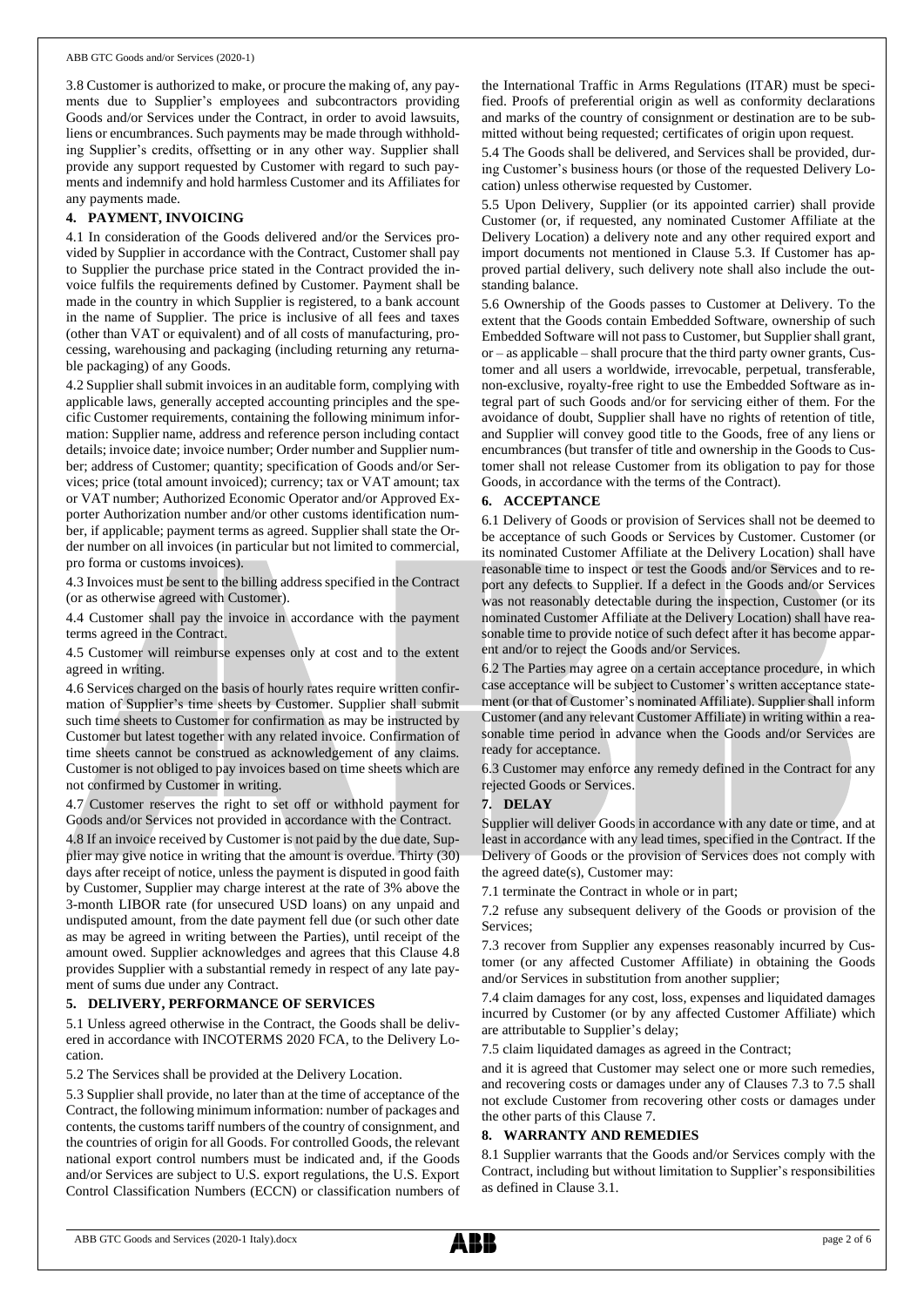8.2 Supplier warrants that the Goods are new and unused at the date of Delivery and remain free from defects during the warranty period.

8.3 The warranty period is twenty four (24) months from Delivery, or as otherwise set out in the Contract.

8.4 In case of breach of any warranty which is not remedied within forty-eight (48) hours from Customer's notification, or in case of any other breach of the Contract, Customer is entitled to enforce any or all of the following remedies at its discretion and at Supplier's expense:

8.4.1 to give Supplier an opportunity to carry out any additional work necessary to ensure that the Contract is fulfilled;

8.4.2 to require Supplier promptly to repair or replace the defective Goods and/or Services;

8.4.3 to carry out (or to instruct a third party to carry out) any additional work necessary to make the Goods and/or Services comply with the Contract;

8.4.4 to refuse any further Goods and/or Services;

8.4.5 to require Supplier to indemnify and hold harmless Customer (and any relevant Customer Affiliate) for such damages as may have been sustained by Customer (or any Customer Affiliate) as a result of Supplier's breach of the Contract;

8.4.6 to terminate the Contract, and in such event:

8.4.6.1 Customer has no obligation to compensate Supplier (including paying for the Goods and/or Services which have been rejected); and

8.4.6.2 at Customer's option, Supplier shall pay back to Customer any remuneration received from Customer for the Goods and/or Services and take back the Goods at Supplier's own cost and risk; and

8.4.6.3 Customer may source equivalent replacement goods and/or services from an alternative supplier (with any incremental costs incurred in doing so being for Supplier's account).

8.5 In case of a breach of any warranty, the entire warranty period shall be restarted for the defective Goods/Services from the date the remediation is completed to Customer's satisfaction.

8.6 The rights and remedies available to Customer under the Contract are cumulative and are not exclusive of any rights or remedies available at law or in equity.

#### **9. INTELLECTUAL PROPERTY RIGHTS**

9.1 Subject to Clause 9.2, Supplier hereby grants Customer and its Affiliates, or undertakes to procure that Customer and its Affiliates are granted, a worldwide, irrevocable, transferable, sub-licensable, non-exclusive, royalty-free license to use the Intellectual Property Rights in the Goods, including Embedded Software, if any.

9.2 Supplier herewith assigns to Customer (or will assign to Customer's nominated Affiliate) full ownership rights in any Intellectual Property Rights in Goods resulting from the Services. Supplier further agrees, upon Customer's request and at its cost, to take all further steps necessary to perfect Customer's ownership (or that of its nominated Affiliate) to the Intellectual Property Rights.

9.3 Intellectual Property Rights in any Goods created by or licensed to Supplier prior or outside a Contract (Pre-Existing IPR) will remain vested in Supplier (or the third party owner). To the extent that Pre-Existing IPR are embedded in any Goods resulting from the Services, Supplier grants, or undertakes to procure that the third party owner grants, Customer and its Affiliates a worldwide, irrevocable, transferable, sub-licensable, non-exclusive, royalty-free license to use the Pre-Existing IPR as part of such Goods, including the right to improve, develop, market, distribute, sublicense or otherwise use such Pre-Existing IPR.

9.4 Supplier must specify in writing and prior to Delivery all open source software contained in or used by Embedded Software, if any, and request Customer's written approval. Supplier agrees to replace at its own cost any open source software components rejected by Customer with software of at least the same quality and functionality.

9.5 If any claim is made against Customer (or any Customer Affiliate) that the Goods and/or Services infringe a third party's Intellectual Property Rights, Supplier shall at its cost, but at Customer's discretion: (i) procure for Customer, Customer's Affiliates and Customer's clients, as the case may be, the right to continue using the Goods and/or Services;

(ii) modify the Goods and/or Services so they cease to be infringing; or (iii) replace the Goods and/or Services with non-infringing equivalents. Otherwise, Customer is entitled to terminate the Contract and to reclaim all sums which it, or any Customer Affiliate, has paid to Supplier thereunder.

### **10. COMPLIANCE, INTEGRITY**

10.1 Supplier shall provide the Goods and/or Services in compliance with all relevant laws, regulations, and codes of practice.

10.2 Supplier and its subcontractors must comply with the ABB List of Prohibited and Restricted Substances and report to Customer (and/or any Customer Affiliate operating at the relevant Delivery Location) the substances contained in the Goods. Supplier must also comply with the reporting and other requirements regarding Conflict Minerals made available under **[www.abb.com](http://www.abb.com/) – Supplying – Material Compliance – ABB Policy and Supplier Requirements** or otherwise and shall provide Customer (and any relevant Customer Affiliate) with documents, certificates and statements as requested. Any statement made by Supplier to Customer (whether directly or indirectly) with regard to materials used for or in connection with the Goods and/or Services will be deemed to be a representation under the Contract.

10.3 Supplier represents and warrants that it is and will remain fully compliant with all applicable trade and customs laws, regulations, instructions, and policies, including, but not limited to, satisfying all necessary clearance requirements, proofs of origin, export and import licenses and exemptions from, and making all proper filings with appropriate governmental bodies and/or disclosures relating to the provision of services, the release or transfer of goods, hardware, software and technology.

10.4 Supplier represents and warrants that no goods, materials, equipment, components, parts, technology, or services that are included in, incorporated into, or provided in connection with the Goods and/or Services originate in any country or region that is subject to a comprehensive embargo maintained by any government authority that Customer deems, in its sole discretion, may impose penalties or other measures against Customer (a Relevant Government Entity).If any of the Goods and/or Services are or will be subject to export restrictions, it is Supplier's responsibility to promptly inform Customer (and any relevant Customer Affiliate) in writing of the particulars of such restrictions.

10.5 Supplier represents and warrants that it is not a person subject to economic or financial sanctions imposed by a Relevant Government Entity (a Sanctioned Person), including any person included on the US Specially Designated Nationals (SDN) and Blocked Persons List. Supplier acknowledges that Sanctioned Persons may include persons who are not explicitly included on any sanctions list maintained by a Relevant Government Entity, but also persons who are directly or indirectly owned 50 percent or more in the aggregate by one or more Sanctioned Persons. Supplier further represents and warrants that no Sanctioned Person has any property interest, financial interest, or other interest in the Goods and/or Services and that the provision of the Goods and/or Services shall not involve the transferring, paying, exporting, or withdrawing of any property or interests in property of any Sanctioned Person.10.6 Each Party warrants that it will not, directly or indirectly, and that each has no knowledge that other persons will, directly or indirectly, make any payment, gift or other commitment to its customers, to government officials or to agents, directors and employees of each Party, or any other party, in a manner contrary to applicable laws (including but not limited to the U. S. Foreign Corrupt Practices Act, the UK Bribery Act 2010 and, where applicable, legislation enacted by member states and signatories implementing the OECD Convention Combating Bribery of Foreign Officials), and shall comply with all relevant laws, regulations, ordinances and rules regarding bribery and corruption. Nothing in the Contract will render either Party or any of its Affiliates liable to reimburse the other for any such consideration given or promised.

10.6 Supplier herewith acknowledges and confirms that Supplier has received a copy of ABB's Code of Conduct and ABB's Supplier Code of Conduct or has been provided information on how to access both ABB Codes of Conduct online under **[www.abb.com/Integrity](http://www.abb.com/Integrity)**. Supplier agrees to perform its contractual obligations in accordance with both ABB Codes of Conduct.

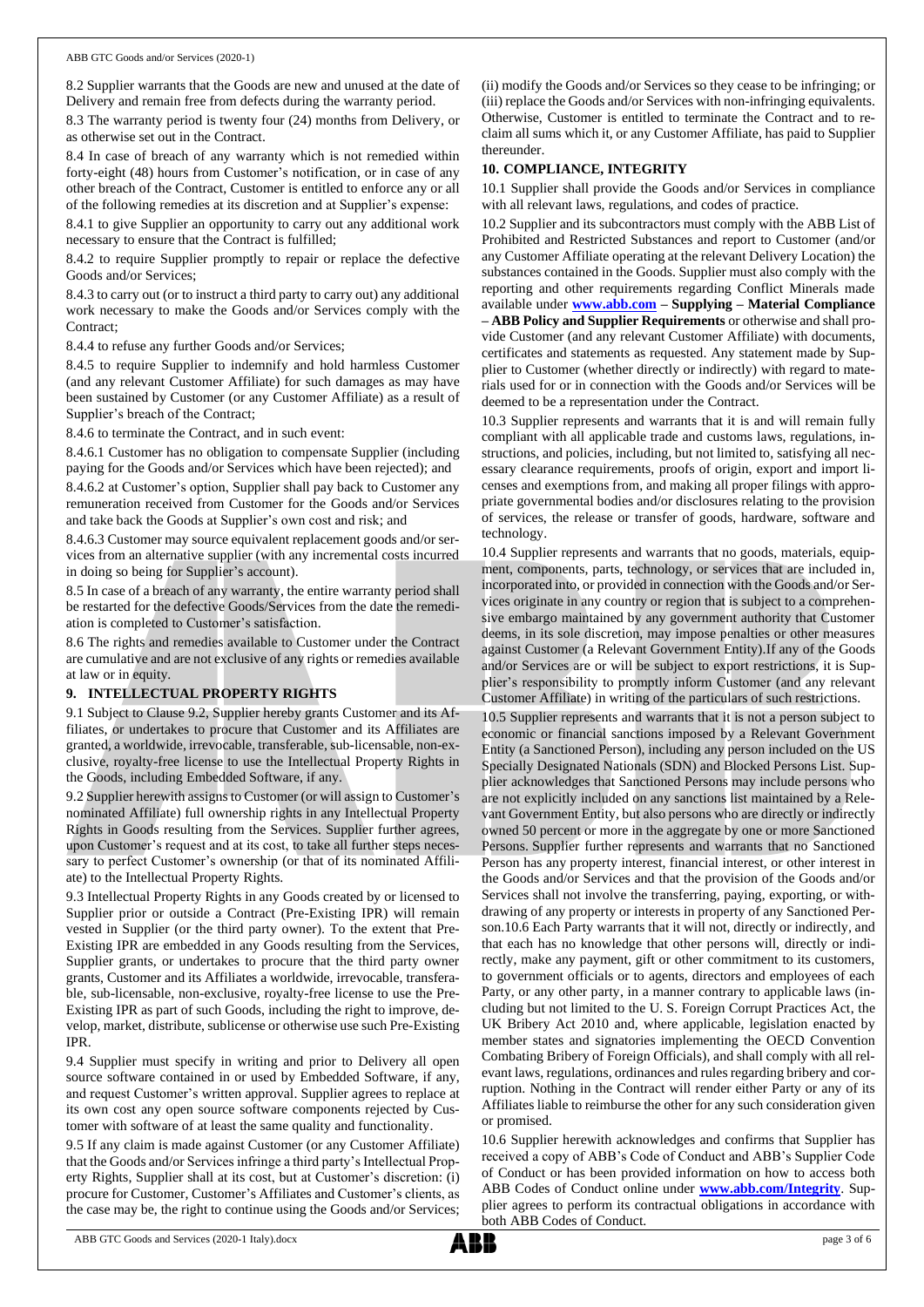10.7 ABB has established reporting channels where Supplier and its employees may report suspected violations of applicable laws, policies or standards of conduct (Web portal: **[www.abb.com/Integrity](http://www.abb.com/Integrity) – Reporting Channels**; contact details specified on this Web portal), and Supplier shall ensure that such reporting channels are used to report any suspected violations.

10.8 Any violation of an obligation contained in this Clause 10 is a material breach of the Contract and entitles the other Party to terminate the Contract with immediate effect and without prejudice to any further rights or remedies available thereunder or at law. Notwithstanding anything to the contrary in the Contract, Supplier shall, without any limitations, indemnify and hold harmless Customer (and any affected Customer Affiliate) for all liabilities, damages, cost or expenses incurred as a result of any such violation and/or termination of the Contract, or arising from export restrictions concealed by Supplier.

## **11. CONFIDENTIALITY, DATA SECURITY,**

## **DATA PROTECTION**

11.1 Supplier shall keep in strict confidence all Customer Data and any other information concerning Customer's or its Affiliates' business, their products and/or their technologies which Supplier obtains in connection with the Goods and/or Services to be provided (whether before or after acceptance of the Contract). Supplier shall restrict disclosure of such confidential material to such of its employees, agents or subcontractors or other third parties as need to know the same for the purpose of the provision of the Goods and/or Services to Customer. Supplier shall ensure that such employees, agents, subcontractors or other third parties are subject to and comply with the same obligations of confidentiality as applicable to Supplier and will be liable for any unauthorized disclosures.

11.2 Supplier shall apply appropriate safeguards, adequate to the type of Customer Data to be protected, against the unauthorised access or disclosure of Customer Data and protect such Customer Data in accordance with the generally accepted standards of protection in the related industry, or in the same manner and to the same degree that it protects its own confidential and proprietary information – whichever standard is higher. Supplier may disclose confidential information to Permitted Additional Recipients (which means Supplier's authorised representatives, including auditors, legal counsel, consultants and advisors) provided always that: (i) such information is disclosed on a strict need-toknow basis; and (ii) such Permitted Additional Recipients sign with Supplier a confidentiality agreement with terms substantially similar hereto or, where applicable, are required to comply with codes of professional conduct ensuring confidentiality of such information. Supplier shall comply with, and ensure that the Permitted Additional Recipients comply with, any security procedure, policy or standard provided to Supplier by Customer or any of its Affiliates from time to time, and in particular with the ABB Cyber Security Requirements for Suppliers as made available under **[www.abb.com/Supplying/Cybersecu](http://www.abb.com/Supplying/Cybersecurity)[rity](http://www.abb.com/Supplying/Cybersecurity)**, or as otherwise set out in the Contract.

11.3 Supplier must not: (i) use Customer Data for any other purposes than for providing the Goods and/or Services; or (ii) reproduce the Customer Data in whole or in part in any form except as may be required by the Contract; or (iii) disclose Customer Data to any third party, except to Permitted Additional Recipients or with the prior written consent of Customer.

11.4 Supplier shall install and update at its own cost adequate virus protection software and operating system security patches for all computers and software utilized in connection with providing the Goods and/or Services.

11.5 Supplier shall inform Customer (and any affected Customer Affiliate) without delay about suspicion of breaches of data security or other serious incidents or irregularities regarding any Customer Data.

11.6 Supplier agrees that Customer (and any affected Customer Affiliate) may provide any information received from Supplier to other Affiliates of Customer and to third parties.

#### 11.7 **Protection of Personal Data**

11.7.1 If Customer discloses Personal Data to Supplier, Supplier shall comply with all applicable data protection laws and regulations.

11.7.2 Supplier shall apply appropriate physical, technical and organizational measures to ensure a level of security of Personal Data appropriate to the respective risk and the ability to ensure the ongoing confidentiality, integrity, availability and resilience of processing systems and services.

11.7.3 Supplier agrees that it will not withhold or delay its consent to any changes to this Clause 11 which in Customer's or its Affiliates' reasonable opinion are required to be made in order to comply with applicable data protection laws and regulations and/or with guidelines and advice from any competent supervisory authority, and agrees to implement any such changes at no additional cost to Customer.

11.7.4 Supplier acknowledges that the processing of Personal Data in accordance with the Contract may require the conclusion of additional data processing or data protection agreements with Customer or its Affiliates. To the extent such additional agreements are not initially concluded as part of the Contract, Supplier, its relevant Affiliates or subcontractors shall upon Customer's request promptly enter into any such agreement(s), as designated by Customer and as required by mandatory law or a competent data protection or other competent authority.

## **12. LIABILITY AND INDEMNITY**

12.1 Without prejudice to applicable mandatory law, Supplier shall, without any limitations, indemnify and hold harmless Customer, and any affected Customer Affiliate, for all liabilities, damages, cost, losses or expenses incurred by Customer (or such Customer Affiliate) as a result of Supplier's breach of the Contract. Supplier shall, without any limitations, indemnify and hold harmless Customer and each relevant Customer Affiliate for any claim made by a third party against Customer (or such Customer Affiliate) in connection with the Goods and/or Services, including but without limitation to claims that such Goods and/or Services infringe a third party's Intellectual Property Rights. Upon Customer's request Supplier shall defend Customer (or any relevant Customer Affiliate) against any third party claims.

12.2 Supplier is responsible for the control and management of all of its employees, suppliers and/or subcontractors, and it is responsible for their acts or omissions as if they were the acts or omissions of Supplier.

12.3 Supplier shall maintain in force, and upon request provide evidence of, adequate liability insurance and statutory worker's compensation/employer's liability insurance with reputable and financially sound insurers, which however will not relieve Supplier from any liability towards Customer (or any Customer Affiliate). The insured amount cannot be considered as limitation of liability.

12.4 Customer, without prejudice of its rights under the Contract or at law, reserves the right to set off any claims, at any time, in relation to Supplier's performance against any amounts owed to Supplier under any contract.

## **13. TERMINATION**

13.1 Customer may terminate the Contract for convenience in whole or in part by giving Supplier thirty (30) calendar days written notice. In such event Customer shall pay to Supplier the value of the delivered but unpaid Goods and/or Services (provided that such Goods and/or Services otherwise comply with the Contract) and proven direct costs reasonably incurred by Supplier for undelivered Goods and/or Services, however in no event more than the price for the Goods and/or Services agreed under the Contract. No further compensation will be due to Supplier.

13.2 In the event of Supplier's breach of the Contract, Customer is entitled to terminate the Contract in accordance with Clause 8.4.

13.3 Customer may terminate the Contract with immediate effect by notice in writing in the event that: (i) an interim order is applied for or made, or a voluntary arrangement approved, or a petition for a bankruptcy order is presented or a bankruptcy order is made against Supplier; or (ii) any circumstances arise which entitle the court or a creditor to appoint a receiver or administrator or to make a winding-up order; or (iii) other similar action is taken against or by Supplier by reason of its insolvency or in consequence of debt; or (iv) there is a change of control of Supplier.

13.4 Upon termination Supplier shall immediately and at Supplier's expense return to Customer (or Customer's Affiliate) all Customer or

ABB GTC Goods and Services (2020-1 Italy).docx page 4 of 6

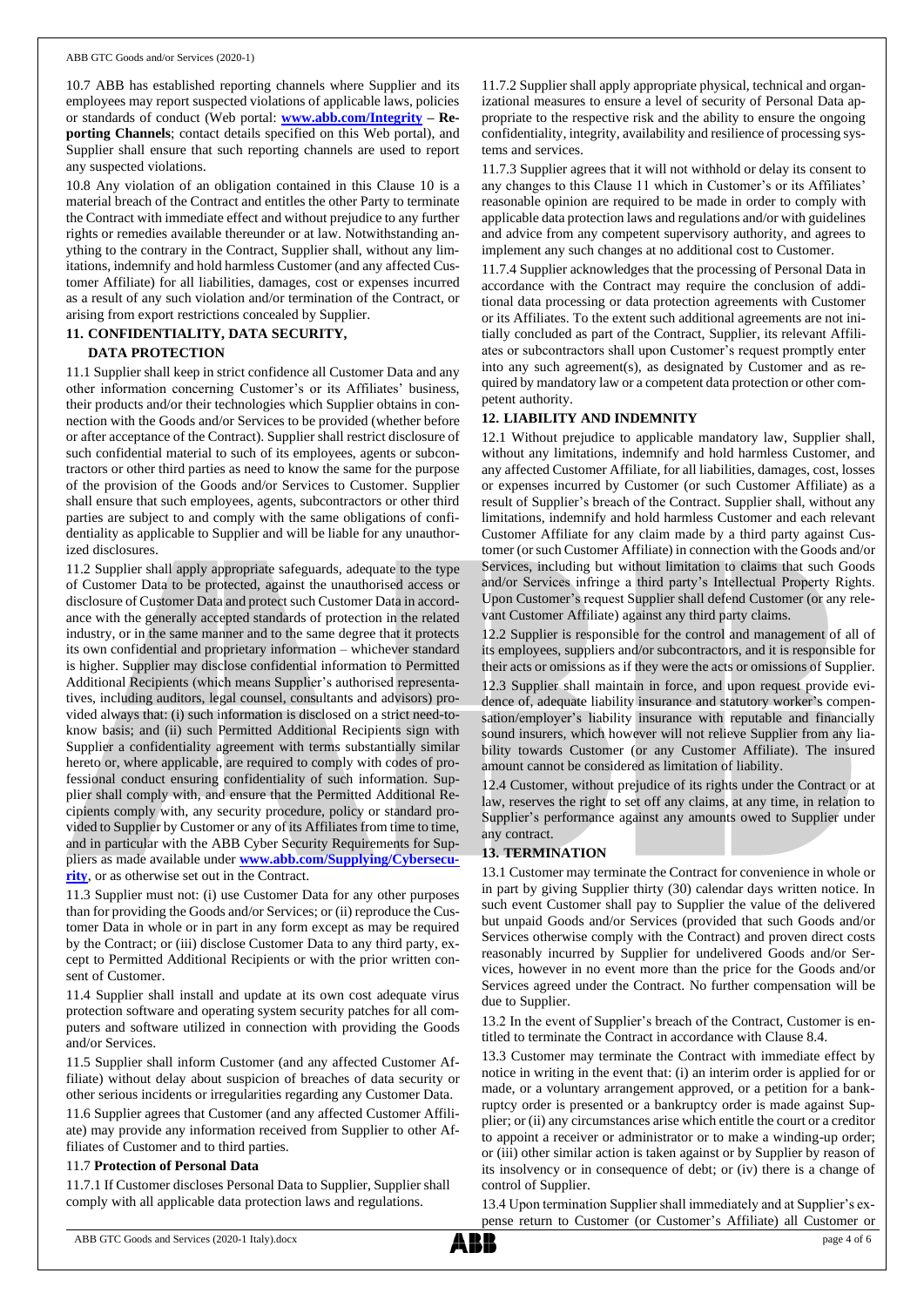Customer Affiliate property (including any Customer Data, documentation, and transfer of Intellectual Property Rights) then under Supplier's control and provide Customer (or its nominated Affiliate) with the complete documentation about the Goods and/or Services.

### **14. FORCE MAJEURE**

14.1 Neither Party (nor any Customer Affiliate receiving the Goods and/or Services) will be liable for any delay or failure to perform its obligations under a Contract if the delay or failure results from an event of Force Majeure. **Force Majeure** means an event that was not foreseeable by the affected Party (or Customer Affiliate) at the time of execution of the Contract, is unavoidable and outside the reasonable control of the affected Party (or Customer Affiliate), provided that it cannot overcome such event despite all reasonable efforts, and that it provides notice to the other Party (and, in the case of Supplier being affected, to any relevant Customer Affiliate) within five (5) calendar days from occurrence of the Force Majeure event.

14.2 If a Force Majeure event exceeds thirty (30) calendar days, either Party may terminate the Contract forthwith by written notice without liability. Each Party shall use reasonable efforts to minimise the effects of the Force Majeure event.

## **15. ASSIGNMENT AND SUBCONTRACTING**

15.1 Supplier may neither assign, nor novate, transfer, encumber or subcontract the Contract, nor any parts thereof (including any monetary receivables from Customer) without prior written approval of Customer.

15.2 Customer may assign, novate, transfer, subcontract or deal in any other manner with the Contract, in whole or in part, at any time, and on more than one occasion thereof to its Affiliates, or to any successor-ininterest or title which acquires that part of Customer's group of companies' business to which the relevant Contract relates (and such transferee may do the same).

## **16. NOTICES**

Any notice must be given duly signed by registered mail, courier, fax or by e-mail to the address of the relevant Party as stated in the Contract and/or to such other address as such Party may have notified in writing (including Customer Affiliates operating at relevant Delivery Locations). E-mail and fax require written confirmation of the receiving Party. Supplier's reply, correspondence, information or documentation related to the Contract must be provided in the language used in the Contract.

## **17. WAIVERS**

Failure to enforce or exercise any term of the Contract does not constitute a waiver of such term and does not affect the right later to enforce such or any other term therein contained.

## **18. GOVERNING LAW AND DISPUTE SETTLEMENT**

18.1 The Contract is governed by the laws of the country (and/or the state, as applicable) where Customer is registered, however under exclusion of its conflict of law rules and the United Nations Convention on International Sale of Goods.

18.2 If Customer and Supplier are registered in the same country, any dispute arising in connection with the Contract which cannot be settled amicably shall be submitted for resolution to the jurisdiction of the competent courts at Customer's place of registration.

18.3 If Customer and Supplier are registered in different countries, any dispute arising in connection with the Contract which cannot be settled amicably shall be finally settled under the Rules of Arbitration of the International Chamber of Commerce by one arbitrator appointed in accordance therewith. Place of arbitration shall be Customer's place of registration. The language of the proceedings and of the award shall be English.

## **19. SEVERABILITY**

The invalidity or unenforceability of any term of the Contract will not adversely affect the validity or enforceability of the remaining terms. The Contract will be given effect as if the invalid or unenforceable term had been replaced by a term with a similar economic effect.

**20. SURVIVAL**

20.1 Provisions of the Contract which either are expressed to survive its termination or from their nature or context it is contemplated that they are to survive such termination will remain in full force and effect notwithstanding such termination.

20.2 The obligations set forth in Clauses 8 (Warranty and Remedies), 9 (Intellectual Property Rights), 11 (Confidentiality, Data Security, Data Protection) and 12 (Liability and Indemnity) exist for an indefinite period of time and survive expiration or termination of the Contract for any reason.

## **21. ENTIRETY**

21.1 The Contract (incorporating these ABB GTC), and any documents incorporated into an Order or other agreement (including by reference) constitute the entire agreement between the Parties and replaces any prior agreement between them with regard to its subject.

21.2 In the event of any inconsistency between documents comprising the Contract, the following order of precedence shall apply:

21.2.1 any Contract established by the Customer (to the extent that specific deviations from the ABB GTC, are explicitly identified in that Contract); then

## 21.1.2 these ABB GTC;

and, for the avoidance of doubt, any terms and conditions set out, or referenced, in any other document shall not apply, nor form part of any Contract.

## **22. RELATIONSHIP OF PARTIES**

22.1 The relationship of the Parties is that of independent parties dealing at arm's length and nothing in the Contract may be construed to constitute Supplier as an agent or employee of Customer (or of any Customer Affiliate) or so as to have any kind of partnership with Customer or any Customer Affiliate, and Supplier must not represent itself as or act on behalf of Customer or its Affiliates.

22.2 The Contract does not imply any employment relationship between Customer (or any Customer Affiliate), and Supplier, or between Customer (or any Customer Affiliate) and Supplier's employees assigned to the execution of the Contract. Customer and its Affiliates remain free of any responsibility or liability for labour, social security or taxes with respect to Supplier and its employees assigned to the execution of the Contract.

## **23. TRACEABILITY OF FINANCIAL FLOWS FOR PUBLIC PROCUREMENT**

a) Supplier – in the capacity of sub-contractor/sub-supplier/sub-party of Customer within the main Contract – assumes, where applicable, all the obligations specified in art. 3 of the Law nr. 136/2010, as modified by the Law nr. 217/2010.

b) In particular, in order to ensure the traceability of financial flows aimed to prevent criminal infiltration, Supplier must use, for the financial movements associated to the activities of the Contract, one or more bank or post accounts, opened at banks or at the Poste Italiane S.p.A.,dedicated, even not exclusively, to public works.

c) Any financial movement associated to the activities of the Contract shall have to be performed exclusively by means of bank or mail transfer, or through Ri.Ba. (Electronic Collection Order).

d) Any financial movement associated to the activities of the Contract shall have to report: the relevant tender identification code (CIG) and, where envisaged, the associated project unique code (CUP). Supplier undertakes to indicate the CIG (and, where envisaged, the CUP) in the invoices it shall issue to Customer.

e) Supplier is obliged to transmit to Customer the identification details of the above mentioned dedicated bank account within 10 days from the stipulation of the Contract and also, within the same term, the personal details and the tax code of the individuals authorised to operate on it. Supplier shall also provide to promptly communicate any change concerning the transmitted data.

f) If the credits of Supplier deriving from the Contract, following the written approval of Customer are subject to transfer to third parties, the above mentioned obligations shall also have to be fulfilled by the transferee. For this purpose Supplier undertakes, by also promising the deed